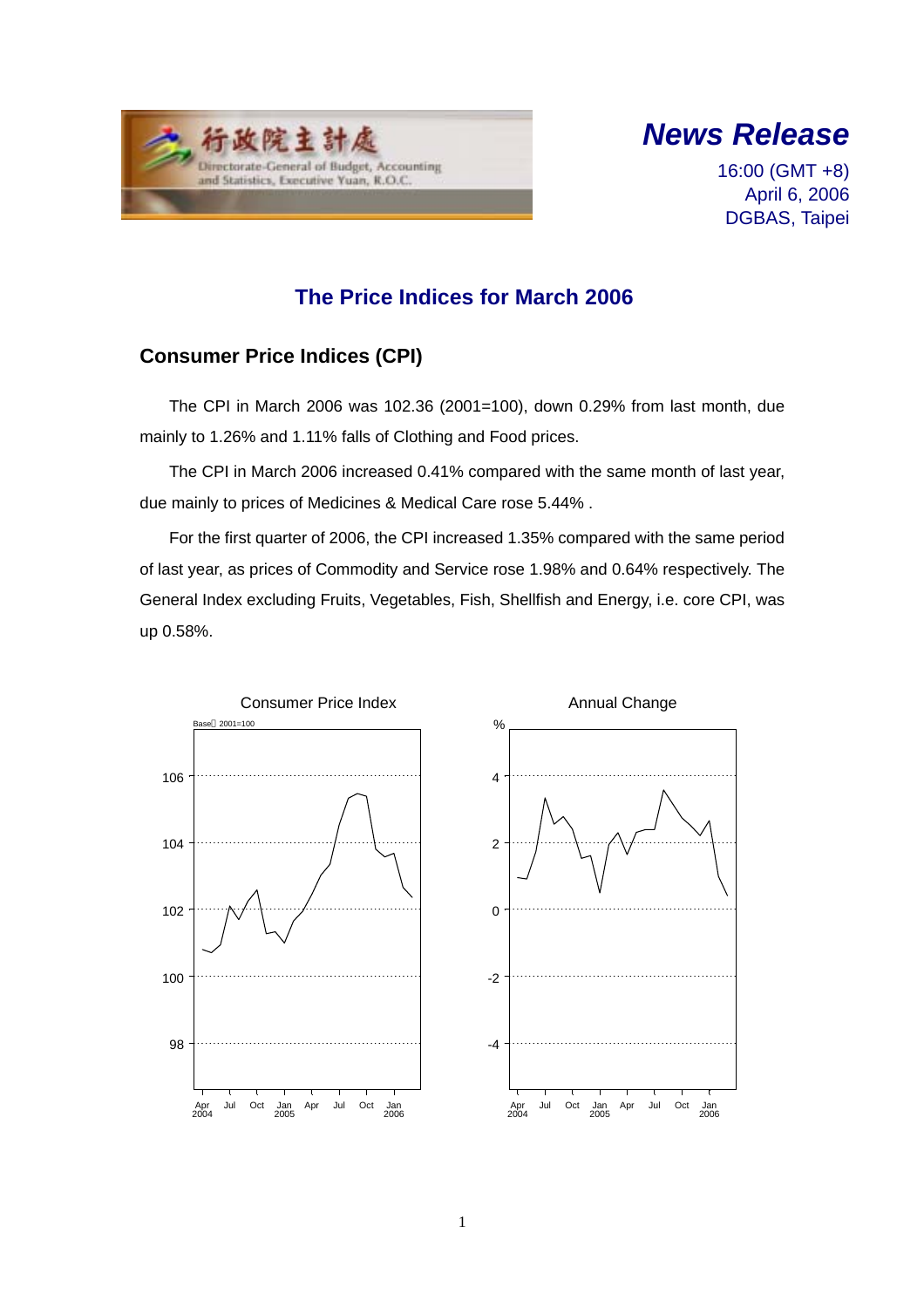#### **Wholesale Price Indices (WPI)**

The WPI in March 2006 was 111.61 (2001=100), up 0.46% from last month, due mainly to prices of Primary Metal Products, Energy Minerals and Petroleum & Coal Products rose 2.94%, 0.94% and 0.84% respectively.

The WPI in March 2006 increased 2.02% compared with the same month of last year, due mainly to prices of Energy Minerals and Petroleum & Coal Products rising 26.93% and 16.53% respectively.

For the first quarter of 2006, the WPI increased 1.81% compared with the same period of last year, of which the Import Price Index rose 6.48% and Export Price Index fell 0.42%.



#### **Statistical Tables**

Table1 The Changes of Consumer Price Indices Table2 The Changes of Wholesale Price Indices Table3 The Changes of Import Price Indices Table4 The Changes of Export Price Indices

#### **For Further Information:**

*Statistics Database:* http://eng.stat.gov.tw/ *DGBAS* news releases on the Internet: http://eng.dgbas.gov.tw/ *Tel:* +886-2-23803449; *Fax:* +886-2-23803465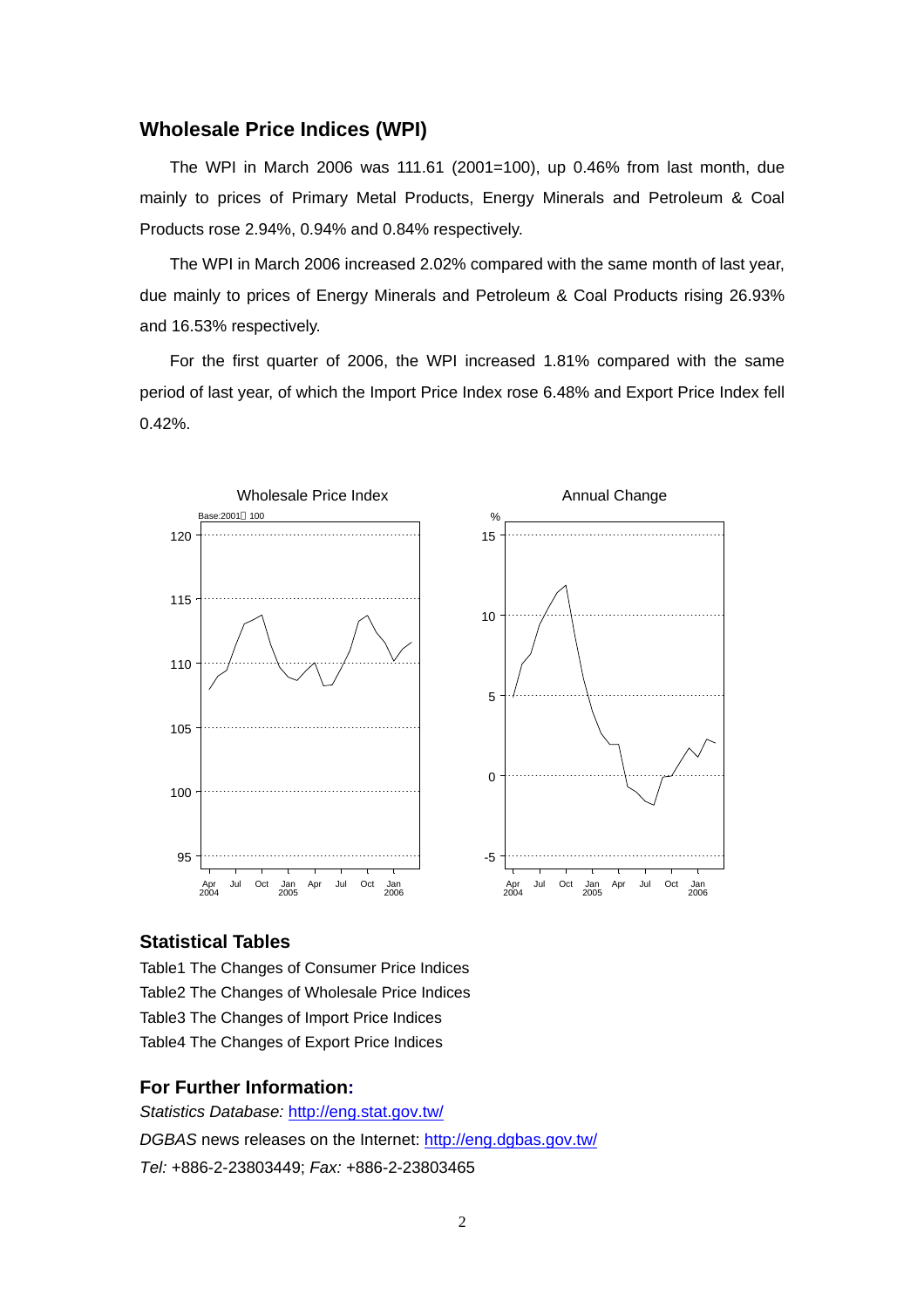### Table 1 The Changes of Consumer Price Indices

March 2006

|                                             | Weight   | Index of     | Compared  |                  | Compared The First Three   |
|---------------------------------------------|----------|--------------|-----------|------------------|----------------------------|
|                                             | $(\%0)$  | March        | with Last | with the         | Months of                  |
|                                             |          | 2006         | Month     | Same             | 2006                       |
| Groups                                      |          | $(2001=100)$ | (%)       | Month of         | Compared with              |
|                                             |          |              |           | Last Year<br>(%) | the Same<br>Period of Last |
|                                             |          |              |           |                  | Year $(\%)$                |
|                                             |          |              |           |                  |                            |
| General Index                               | 1,000.00 | 102.36       | $-0.29$   | 0.41             | 1.35                       |
| <b>Basic Group</b>                          |          |              |           |                  |                            |
| 1. Food                                     | 250.54   | 107.55       | $-1.11$   | $-0.86$          | 3.30                       |
| Meat                                        | 25.17    | 117.30       | 0.53      | $-0.28$          | 1.78                       |
| Fish & Shellfish                            | 16.73    | 110.11       | $-0.98$   | $-4.53$          | $-1.24$                    |
| Vegetables                                  | 27.89    | 85.18        | $-8.19$   | $-28.75$         | $-6.53$                    |
| Fruits                                      | 27.94    | 121.05       | $-3.12$   | 21.66            | 28.85                      |
| 2. Clothing                                 | 47.46    | 94.66        | $-1.26$   | $-3.73$          | $-3.23$                    |
| Garments                                    | 32.52    | 90.33        | $-2.54$   | $-5.91$          | $-4.94$                    |
| 3. Housing                                  | 307.94   | 98.07        | 0.04      | 0.59             | 0.49                       |
| <b>Residential Rent</b>                     | 210.96   | 97.50        | 0.04      | 0.15             | 0.10                       |
| Water, Electricity & Gas Supply             | 37.37    | 103.07       | 0.00      | 2.07             | 2.33                       |
| 4. Transportation & Communication           | 126.25   | 102.14       | 0.00      | 0.47             | 0.60                       |
| Oils                                        | 22.63    | 129.15       | 0.89      | 8.06             | 8.69                       |
| <b>Communication Services</b>               | 77.27    | 97.31        | $-0.31$   | $-0.93$          | $-0.88$                    |
| 5. Medicines & Medical Care                 | 37.37    | 114.27       | 0.05      | 5.44             | 5.94                       |
| <b>Medical Care Services</b>                | 24.96    | 120.44       | 0.02      | 7.63             | 8.34                       |
| 6. Education & Entertainment                | 161.11   | 98.75        | $-0.37$   | 0.26             | $-0.09$                    |
| <b>Educational Expense</b>                  | 118.75   | 100.56       | $-0.15$   | 0.76             | 0.57                       |
| 7. Miscellaneous                            | 69.33    | 109.23       | 1.53      | 4.43             | 2.77                       |
| <b>Personal Care Services</b>               | 14.01    | 100.10       | $-1.63$   | $-0.31$          | 0.18                       |
| <b>Commodity and Service Groups</b>         |          |              |           |                  |                            |
| 1. Commodity                                | 528.52   | 104.12       | $-0.39$   | 0.11             | 1.98                       |
| (Excluding Food)                            | 277.97   | 101.03       | 0.32      | 1.06             | 0.71                       |
| Non-durable Consumer Goods                  | 384.36   | 108.51       | $-0.37$   | 1.08             | 3.59                       |
| (Excluding Food)                            | 133.81   | 110.46       | 1.01      | 4.80             | 4.10                       |
| Semi-durable Consumer Goods                 | 62.59    | 94.29        | $-0.92$   | $-3.41$          | $-2.96$                    |
| <b>Durable Consumer Goods</b>               | 81.57    | 89.86        | $-0.04$   | $-2.46$          | $-2.74$                    |
| 2. Service                                  | 471.48   | 100.39       | $-0.16$   | 0.76             | 0.64                       |
| Housing                                     | 237.03   | 97.32        | 0.04      | 0.22             | 0.06                       |
| Transportation & Communication              | 74.10    | 97.19        | $-0.37$   | $-1.04$          | $-0.99$                    |
| <b>Medical Care</b>                         | 24.69    | 121.09       | 0.02      | 7.69             | 8.40                       |
| Education & Entertainment                   | 104.85   | 104.63       | $-0.34$   | 1.59             | 1.16                       |
| Miscellaneous                               | 30.81    | 99.72        | $-0.71$   | 0.02             | 0.20                       |
| <b>Special Groups</b>                       |          |              |           |                  |                            |
| General Index Excluding Fruits & Vegetables | 944.17   | 102.40       | 0.03      | 0.82             | 0.84                       |
| General Index Excluding Food                | 749.46   | 100.64       | 0.02      | 0.87             | 0.66                       |
| General Index Excluding Fruits, Vegetables, | 873.10   | 101.53       | 0.03      | 0.66             | 0.58                       |
| Fish, Shellfish & Energy                    |          |              |           |                  |                            |

Note :Due to late reports and corrections by respondents all data are subject to revision 3 months after original publication.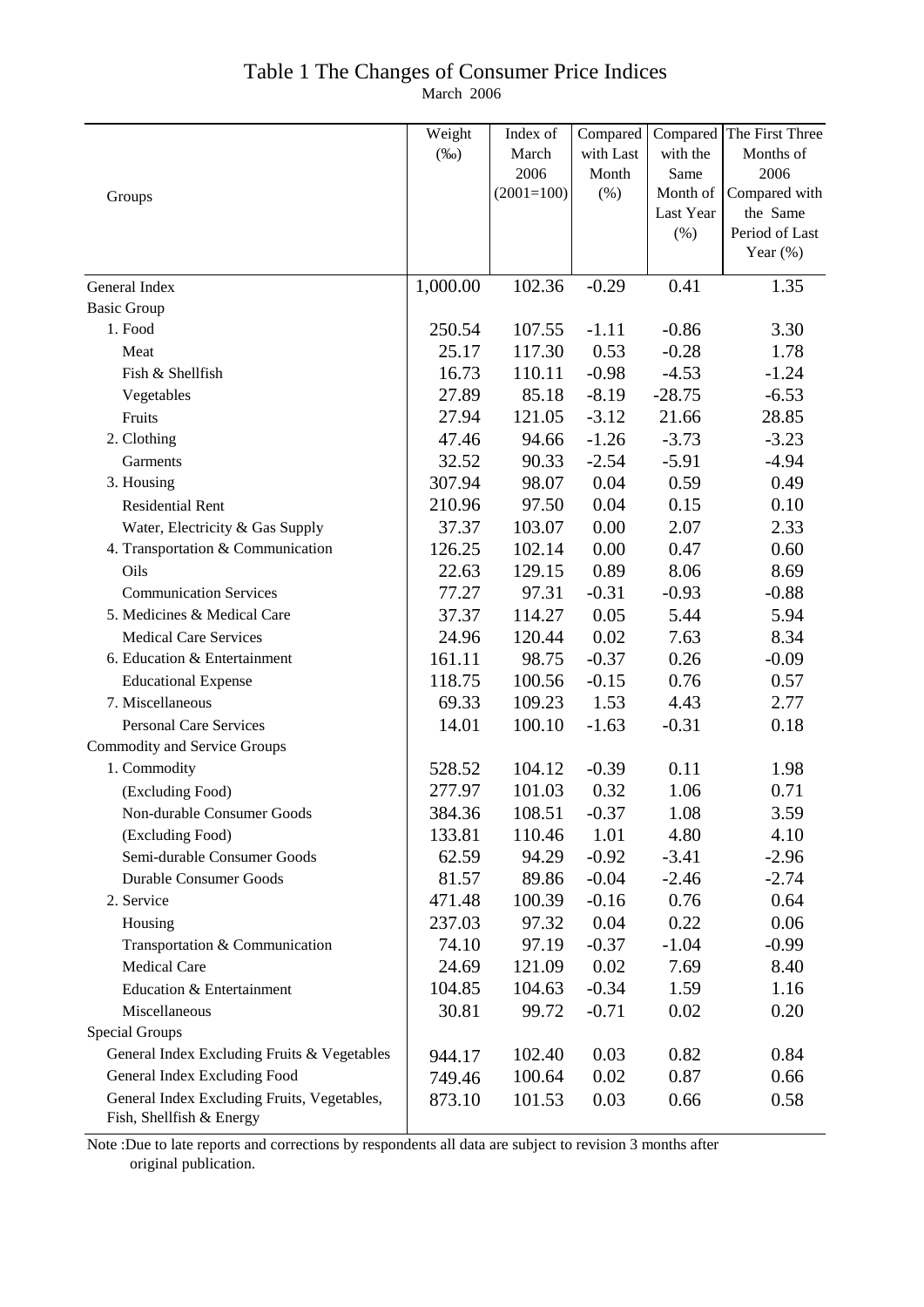#### Table 2 The Changes of Wholesale Price Indices March 2006

| with Last<br>March 2006<br>with the<br>Three Months<br>$(\%0)$<br>$(2001=100)$<br>Same<br>of 2006<br>Month<br>(% )<br>Compared<br>Month of<br>Last Year<br>with the Same<br>Period of Last<br>$(\% )$<br>Year $(\%)$<br>1,000.00<br>111.61<br>0.46<br>2.02<br>1.81<br>General Index<br>360.47<br>0.20<br>$-0.90$<br>117.34<br>$-0.37$<br>General Index Excluding Import & Export<br>310.71<br>121.57<br>0.62<br>6.67<br>6.48<br>Import<br>0.60<br>0.80<br>328.82<br>95.91<br>$-0.42$<br>Export<br><b>Basic Group</b><br>39.30<br>113.96<br>0.02<br>$-7.03$<br>1. Agriculture, Forestry, Livestock & Fishery<br>$-2.40$<br>19.89<br>108.53<br>0.77<br>$-6.81$<br>1.42<br>(1) Farm Products<br>0.29<br>2.73<br>0.51<br>147.13<br>3.52<br>(2) Forest Products<br>$0.02\,$<br>$-10.28$<br>9.66<br>125.95<br>$-8.37$<br>(3) Livestock & Poultry<br>9.24<br>$-1.54$<br>$-4.14$<br>109.69<br>$-2.98$<br>(4) Aquatic Products<br>37.73<br>0.81<br>218.41<br>27.60<br>33.94<br>2. Minerals Products<br>30.16<br>228.46<br>0.94<br>26.93<br>34.53<br>(1) Energy Minerals<br>3.71<br>12.38<br>166.80<br>0.00<br>12.50<br>(2) Sand, Gravel & Crushed Stone<br>3. Manufacturing Products<br>889.18<br>0.47<br>0.76<br>$-0.05$<br>107.26<br>2.21<br>38.61<br>115.51<br>$-0.21$<br>2.11<br>$(1)$ Food & Beverages<br>4.66<br>132.78<br>0.11<br>$-1.18$<br>$-1.32$<br>(2) Tobaccos<br>0.55<br>37.11<br>102.73<br>$-0.43$<br>0.32<br>(3) Textile Products<br>0.29<br>2.54<br>12.22<br>89.62<br>1.16<br>(4) Ready-made Apparel & Accessories<br>8.47<br>3.85<br>101.35<br>0.80<br>2.68<br>(5) Hides, Skins, Leather & Related Products<br>0.79<br>3.56<br>107.01<br>2.39<br>1.28<br>(6) Lumber & Wood Products<br>1.44<br>8.76<br>107.42<br>0.14<br>1.23<br>(7) Furniture & Fixture<br>0.58<br>$-0.49$<br>102.92<br>$-1.09$<br>(8) Pulp, Paper, Paper Products & Printed<br>21.45<br>63.87<br>$-1.40$<br>$-4.20$<br>162.57<br>$-1.98$<br>(9)Chemicals<br>2.29<br>0.42<br>30.02<br>96.57<br>1.17<br>(10)Chemical Products<br>0.84<br>20.06<br>41.01<br>163.94<br>16.53<br>(11) Petroleum & Coal Products<br>31.42<br>0.23<br>109.23<br>1.79<br>1.24<br>(12) Rubber & Plastic Products<br>14.80<br>112.06<br>0.66<br>$-1.53$<br>$-3.09$<br>(13) Nonmetallic Mineral Products<br>57.25<br>182.78<br>2.94<br>0.53<br>$-1.89$<br>(14) Primary Metal Products<br>30.52<br>120.61<br>0.39<br>$-6.40$<br>$-7.24$<br>(15) Metal Products<br>98.79<br>0.56<br>0.62<br>$-0.67$<br>60.94<br>(16)Machinery<br>0.32<br>(17) Computer, Communication Eq., Audio &<br>129.17<br>65.99<br>$-2.24$<br>$-4.26$<br>Video Equipment<br>176.39<br>75.41<br>0.43<br>(18) Electronic Components & Accessories<br>$-1.58$<br>$-3.76$<br>9.94<br>41.65<br>112.08<br>0.63<br>8.69<br>(19) Electrical Equipments & Apparatus<br>97.68<br>0.22<br>$-0.52$<br>45.15<br>$-1.85$<br>(20) Transportation Equipment & Parts<br>19.24<br>95.17<br>0.52<br>1.67<br>$-0.28$<br>(21) Precision Instruments<br>12.91<br>104.58<br>0.45<br>4.72<br>3.98<br>(22) Miscellaneous Products<br>4. Water Supply, Electricity & Gas<br>33.79<br>101.37<br>0.00<br>1.13<br>1.30<br>By Stage of Processing<br>0.67<br>20.70<br>1.Raw Materials<br>61.00<br>181.85<br>16.70<br>413.28<br>119.13<br>0.43<br>0.91<br>0.37<br>2. Intermediate Materials<br>196.90<br>99.15<br>0.15<br>$-0.58$<br>$-0.03$<br>3. Finished Goods<br>68.55<br>91.20<br>0.36<br>$-0.24$<br>$-1.47$<br>(1) Capital Goods<br>128.35<br>103.18<br>0.05<br>$-0.74$<br>0.65<br>(2) Consumer Goods<br>Special Groups<br>0.39<br>2.49<br>671.18<br>119.17<br>2.69<br><b>General Index Excluding Exports</b><br>689.29<br>107.31<br>0.37<br>$-0.17$<br>$-0.38$<br>General Index Excluding Imports<br>211.51<br>104.44<br>0.10<br>1.62<br>1.03<br>Non Heavy Chemical Industrial Products<br>677.67<br>108.14<br>0.57<br>0.48<br>$-0.40$<br>Heavy Chemical Industrial Products | Groups | Weight | Index of | Compared | Compared | The First |
|--------------------------------------------------------------------------------------------------------------------------------------------------------------------------------------------------------------------------------------------------------------------------------------------------------------------------------------------------------------------------------------------------------------------------------------------------------------------------------------------------------------------------------------------------------------------------------------------------------------------------------------------------------------------------------------------------------------------------------------------------------------------------------------------------------------------------------------------------------------------------------------------------------------------------------------------------------------------------------------------------------------------------------------------------------------------------------------------------------------------------------------------------------------------------------------------------------------------------------------------------------------------------------------------------------------------------------------------------------------------------------------------------------------------------------------------------------------------------------------------------------------------------------------------------------------------------------------------------------------------------------------------------------------------------------------------------------------------------------------------------------------------------------------------------------------------------------------------------------------------------------------------------------------------------------------------------------------------------------------------------------------------------------------------------------------------------------------------------------------------------------------------------------------------------------------------------------------------------------------------------------------------------------------------------------------------------------------------------------------------------------------------------------------------------------------------------------------------------------------------------------------------------------------------------------------------------------------------------------------------------------------------------------------------------------------------------------------------------------------------------------------------------------------------------------------------------------------------------------------------------------------------------------------------------------------------------------------------------------------------------------------------------------------------------------------------------------------------------------------------------------------------------------------------------------------------------------------------------------------------------------------------------------------------------------------------------------------------------------------------------------------------------------------------------------------------------------------------------------------------------------------------------------------------------------------------------------------------------------------------------------------------------------------------------------------------------------------------------------------------------------------------------------------------------------------------------------------------------------------------------|--------|--------|----------|----------|----------|-----------|
|                                                                                                                                                                                                                                                                                                                                                                                                                                                                                                                                                                                                                                                                                                                                                                                                                                                                                                                                                                                                                                                                                                                                                                                                                                                                                                                                                                                                                                                                                                                                                                                                                                                                                                                                                                                                                                                                                                                                                                                                                                                                                                                                                                                                                                                                                                                                                                                                                                                                                                                                                                                                                                                                                                                                                                                                                                                                                                                                                                                                                                                                                                                                                                                                                                                                                                                                                                                                                                                                                                                                                                                                                                                                                                                                                                                                                                                                          |        |        |          |          |          |           |
|                                                                                                                                                                                                                                                                                                                                                                                                                                                                                                                                                                                                                                                                                                                                                                                                                                                                                                                                                                                                                                                                                                                                                                                                                                                                                                                                                                                                                                                                                                                                                                                                                                                                                                                                                                                                                                                                                                                                                                                                                                                                                                                                                                                                                                                                                                                                                                                                                                                                                                                                                                                                                                                                                                                                                                                                                                                                                                                                                                                                                                                                                                                                                                                                                                                                                                                                                                                                                                                                                                                                                                                                                                                                                                                                                                                                                                                                          |        |        |          |          |          |           |
|                                                                                                                                                                                                                                                                                                                                                                                                                                                                                                                                                                                                                                                                                                                                                                                                                                                                                                                                                                                                                                                                                                                                                                                                                                                                                                                                                                                                                                                                                                                                                                                                                                                                                                                                                                                                                                                                                                                                                                                                                                                                                                                                                                                                                                                                                                                                                                                                                                                                                                                                                                                                                                                                                                                                                                                                                                                                                                                                                                                                                                                                                                                                                                                                                                                                                                                                                                                                                                                                                                                                                                                                                                                                                                                                                                                                                                                                          |        |        |          |          |          |           |
|                                                                                                                                                                                                                                                                                                                                                                                                                                                                                                                                                                                                                                                                                                                                                                                                                                                                                                                                                                                                                                                                                                                                                                                                                                                                                                                                                                                                                                                                                                                                                                                                                                                                                                                                                                                                                                                                                                                                                                                                                                                                                                                                                                                                                                                                                                                                                                                                                                                                                                                                                                                                                                                                                                                                                                                                                                                                                                                                                                                                                                                                                                                                                                                                                                                                                                                                                                                                                                                                                                                                                                                                                                                                                                                                                                                                                                                                          |        |        |          |          |          |           |
|                                                                                                                                                                                                                                                                                                                                                                                                                                                                                                                                                                                                                                                                                                                                                                                                                                                                                                                                                                                                                                                                                                                                                                                                                                                                                                                                                                                                                                                                                                                                                                                                                                                                                                                                                                                                                                                                                                                                                                                                                                                                                                                                                                                                                                                                                                                                                                                                                                                                                                                                                                                                                                                                                                                                                                                                                                                                                                                                                                                                                                                                                                                                                                                                                                                                                                                                                                                                                                                                                                                                                                                                                                                                                                                                                                                                                                                                          |        |        |          |          |          |           |
|                                                                                                                                                                                                                                                                                                                                                                                                                                                                                                                                                                                                                                                                                                                                                                                                                                                                                                                                                                                                                                                                                                                                                                                                                                                                                                                                                                                                                                                                                                                                                                                                                                                                                                                                                                                                                                                                                                                                                                                                                                                                                                                                                                                                                                                                                                                                                                                                                                                                                                                                                                                                                                                                                                                                                                                                                                                                                                                                                                                                                                                                                                                                                                                                                                                                                                                                                                                                                                                                                                                                                                                                                                                                                                                                                                                                                                                                          |        |        |          |          |          |           |
|                                                                                                                                                                                                                                                                                                                                                                                                                                                                                                                                                                                                                                                                                                                                                                                                                                                                                                                                                                                                                                                                                                                                                                                                                                                                                                                                                                                                                                                                                                                                                                                                                                                                                                                                                                                                                                                                                                                                                                                                                                                                                                                                                                                                                                                                                                                                                                                                                                                                                                                                                                                                                                                                                                                                                                                                                                                                                                                                                                                                                                                                                                                                                                                                                                                                                                                                                                                                                                                                                                                                                                                                                                                                                                                                                                                                                                                                          |        |        |          |          |          |           |
|                                                                                                                                                                                                                                                                                                                                                                                                                                                                                                                                                                                                                                                                                                                                                                                                                                                                                                                                                                                                                                                                                                                                                                                                                                                                                                                                                                                                                                                                                                                                                                                                                                                                                                                                                                                                                                                                                                                                                                                                                                                                                                                                                                                                                                                                                                                                                                                                                                                                                                                                                                                                                                                                                                                                                                                                                                                                                                                                                                                                                                                                                                                                                                                                                                                                                                                                                                                                                                                                                                                                                                                                                                                                                                                                                                                                                                                                          |        |        |          |          |          |           |
|                                                                                                                                                                                                                                                                                                                                                                                                                                                                                                                                                                                                                                                                                                                                                                                                                                                                                                                                                                                                                                                                                                                                                                                                                                                                                                                                                                                                                                                                                                                                                                                                                                                                                                                                                                                                                                                                                                                                                                                                                                                                                                                                                                                                                                                                                                                                                                                                                                                                                                                                                                                                                                                                                                                                                                                                                                                                                                                                                                                                                                                                                                                                                                                                                                                                                                                                                                                                                                                                                                                                                                                                                                                                                                                                                                                                                                                                          |        |        |          |          |          |           |
|                                                                                                                                                                                                                                                                                                                                                                                                                                                                                                                                                                                                                                                                                                                                                                                                                                                                                                                                                                                                                                                                                                                                                                                                                                                                                                                                                                                                                                                                                                                                                                                                                                                                                                                                                                                                                                                                                                                                                                                                                                                                                                                                                                                                                                                                                                                                                                                                                                                                                                                                                                                                                                                                                                                                                                                                                                                                                                                                                                                                                                                                                                                                                                                                                                                                                                                                                                                                                                                                                                                                                                                                                                                                                                                                                                                                                                                                          |        |        |          |          |          |           |
|                                                                                                                                                                                                                                                                                                                                                                                                                                                                                                                                                                                                                                                                                                                                                                                                                                                                                                                                                                                                                                                                                                                                                                                                                                                                                                                                                                                                                                                                                                                                                                                                                                                                                                                                                                                                                                                                                                                                                                                                                                                                                                                                                                                                                                                                                                                                                                                                                                                                                                                                                                                                                                                                                                                                                                                                                                                                                                                                                                                                                                                                                                                                                                                                                                                                                                                                                                                                                                                                                                                                                                                                                                                                                                                                                                                                                                                                          |        |        |          |          |          |           |
|                                                                                                                                                                                                                                                                                                                                                                                                                                                                                                                                                                                                                                                                                                                                                                                                                                                                                                                                                                                                                                                                                                                                                                                                                                                                                                                                                                                                                                                                                                                                                                                                                                                                                                                                                                                                                                                                                                                                                                                                                                                                                                                                                                                                                                                                                                                                                                                                                                                                                                                                                                                                                                                                                                                                                                                                                                                                                                                                                                                                                                                                                                                                                                                                                                                                                                                                                                                                                                                                                                                                                                                                                                                                                                                                                                                                                                                                          |        |        |          |          |          |           |
|                                                                                                                                                                                                                                                                                                                                                                                                                                                                                                                                                                                                                                                                                                                                                                                                                                                                                                                                                                                                                                                                                                                                                                                                                                                                                                                                                                                                                                                                                                                                                                                                                                                                                                                                                                                                                                                                                                                                                                                                                                                                                                                                                                                                                                                                                                                                                                                                                                                                                                                                                                                                                                                                                                                                                                                                                                                                                                                                                                                                                                                                                                                                                                                                                                                                                                                                                                                                                                                                                                                                                                                                                                                                                                                                                                                                                                                                          |        |        |          |          |          |           |
|                                                                                                                                                                                                                                                                                                                                                                                                                                                                                                                                                                                                                                                                                                                                                                                                                                                                                                                                                                                                                                                                                                                                                                                                                                                                                                                                                                                                                                                                                                                                                                                                                                                                                                                                                                                                                                                                                                                                                                                                                                                                                                                                                                                                                                                                                                                                                                                                                                                                                                                                                                                                                                                                                                                                                                                                                                                                                                                                                                                                                                                                                                                                                                                                                                                                                                                                                                                                                                                                                                                                                                                                                                                                                                                                                                                                                                                                          |        |        |          |          |          |           |
|                                                                                                                                                                                                                                                                                                                                                                                                                                                                                                                                                                                                                                                                                                                                                                                                                                                                                                                                                                                                                                                                                                                                                                                                                                                                                                                                                                                                                                                                                                                                                                                                                                                                                                                                                                                                                                                                                                                                                                                                                                                                                                                                                                                                                                                                                                                                                                                                                                                                                                                                                                                                                                                                                                                                                                                                                                                                                                                                                                                                                                                                                                                                                                                                                                                                                                                                                                                                                                                                                                                                                                                                                                                                                                                                                                                                                                                                          |        |        |          |          |          |           |
|                                                                                                                                                                                                                                                                                                                                                                                                                                                                                                                                                                                                                                                                                                                                                                                                                                                                                                                                                                                                                                                                                                                                                                                                                                                                                                                                                                                                                                                                                                                                                                                                                                                                                                                                                                                                                                                                                                                                                                                                                                                                                                                                                                                                                                                                                                                                                                                                                                                                                                                                                                                                                                                                                                                                                                                                                                                                                                                                                                                                                                                                                                                                                                                                                                                                                                                                                                                                                                                                                                                                                                                                                                                                                                                                                                                                                                                                          |        |        |          |          |          |           |
|                                                                                                                                                                                                                                                                                                                                                                                                                                                                                                                                                                                                                                                                                                                                                                                                                                                                                                                                                                                                                                                                                                                                                                                                                                                                                                                                                                                                                                                                                                                                                                                                                                                                                                                                                                                                                                                                                                                                                                                                                                                                                                                                                                                                                                                                                                                                                                                                                                                                                                                                                                                                                                                                                                                                                                                                                                                                                                                                                                                                                                                                                                                                                                                                                                                                                                                                                                                                                                                                                                                                                                                                                                                                                                                                                                                                                                                                          |        |        |          |          |          |           |
|                                                                                                                                                                                                                                                                                                                                                                                                                                                                                                                                                                                                                                                                                                                                                                                                                                                                                                                                                                                                                                                                                                                                                                                                                                                                                                                                                                                                                                                                                                                                                                                                                                                                                                                                                                                                                                                                                                                                                                                                                                                                                                                                                                                                                                                                                                                                                                                                                                                                                                                                                                                                                                                                                                                                                                                                                                                                                                                                                                                                                                                                                                                                                                                                                                                                                                                                                                                                                                                                                                                                                                                                                                                                                                                                                                                                                                                                          |        |        |          |          |          |           |
|                                                                                                                                                                                                                                                                                                                                                                                                                                                                                                                                                                                                                                                                                                                                                                                                                                                                                                                                                                                                                                                                                                                                                                                                                                                                                                                                                                                                                                                                                                                                                                                                                                                                                                                                                                                                                                                                                                                                                                                                                                                                                                                                                                                                                                                                                                                                                                                                                                                                                                                                                                                                                                                                                                                                                                                                                                                                                                                                                                                                                                                                                                                                                                                                                                                                                                                                                                                                                                                                                                                                                                                                                                                                                                                                                                                                                                                                          |        |        |          |          |          |           |
|                                                                                                                                                                                                                                                                                                                                                                                                                                                                                                                                                                                                                                                                                                                                                                                                                                                                                                                                                                                                                                                                                                                                                                                                                                                                                                                                                                                                                                                                                                                                                                                                                                                                                                                                                                                                                                                                                                                                                                                                                                                                                                                                                                                                                                                                                                                                                                                                                                                                                                                                                                                                                                                                                                                                                                                                                                                                                                                                                                                                                                                                                                                                                                                                                                                                                                                                                                                                                                                                                                                                                                                                                                                                                                                                                                                                                                                                          |        |        |          |          |          |           |
|                                                                                                                                                                                                                                                                                                                                                                                                                                                                                                                                                                                                                                                                                                                                                                                                                                                                                                                                                                                                                                                                                                                                                                                                                                                                                                                                                                                                                                                                                                                                                                                                                                                                                                                                                                                                                                                                                                                                                                                                                                                                                                                                                                                                                                                                                                                                                                                                                                                                                                                                                                                                                                                                                                                                                                                                                                                                                                                                                                                                                                                                                                                                                                                                                                                                                                                                                                                                                                                                                                                                                                                                                                                                                                                                                                                                                                                                          |        |        |          |          |          |           |
|                                                                                                                                                                                                                                                                                                                                                                                                                                                                                                                                                                                                                                                                                                                                                                                                                                                                                                                                                                                                                                                                                                                                                                                                                                                                                                                                                                                                                                                                                                                                                                                                                                                                                                                                                                                                                                                                                                                                                                                                                                                                                                                                                                                                                                                                                                                                                                                                                                                                                                                                                                                                                                                                                                                                                                                                                                                                                                                                                                                                                                                                                                                                                                                                                                                                                                                                                                                                                                                                                                                                                                                                                                                                                                                                                                                                                                                                          |        |        |          |          |          |           |
|                                                                                                                                                                                                                                                                                                                                                                                                                                                                                                                                                                                                                                                                                                                                                                                                                                                                                                                                                                                                                                                                                                                                                                                                                                                                                                                                                                                                                                                                                                                                                                                                                                                                                                                                                                                                                                                                                                                                                                                                                                                                                                                                                                                                                                                                                                                                                                                                                                                                                                                                                                                                                                                                                                                                                                                                                                                                                                                                                                                                                                                                                                                                                                                                                                                                                                                                                                                                                                                                                                                                                                                                                                                                                                                                                                                                                                                                          |        |        |          |          |          |           |
|                                                                                                                                                                                                                                                                                                                                                                                                                                                                                                                                                                                                                                                                                                                                                                                                                                                                                                                                                                                                                                                                                                                                                                                                                                                                                                                                                                                                                                                                                                                                                                                                                                                                                                                                                                                                                                                                                                                                                                                                                                                                                                                                                                                                                                                                                                                                                                                                                                                                                                                                                                                                                                                                                                                                                                                                                                                                                                                                                                                                                                                                                                                                                                                                                                                                                                                                                                                                                                                                                                                                                                                                                                                                                                                                                                                                                                                                          |        |        |          |          |          |           |
|                                                                                                                                                                                                                                                                                                                                                                                                                                                                                                                                                                                                                                                                                                                                                                                                                                                                                                                                                                                                                                                                                                                                                                                                                                                                                                                                                                                                                                                                                                                                                                                                                                                                                                                                                                                                                                                                                                                                                                                                                                                                                                                                                                                                                                                                                                                                                                                                                                                                                                                                                                                                                                                                                                                                                                                                                                                                                                                                                                                                                                                                                                                                                                                                                                                                                                                                                                                                                                                                                                                                                                                                                                                                                                                                                                                                                                                                          |        |        |          |          |          |           |
|                                                                                                                                                                                                                                                                                                                                                                                                                                                                                                                                                                                                                                                                                                                                                                                                                                                                                                                                                                                                                                                                                                                                                                                                                                                                                                                                                                                                                                                                                                                                                                                                                                                                                                                                                                                                                                                                                                                                                                                                                                                                                                                                                                                                                                                                                                                                                                                                                                                                                                                                                                                                                                                                                                                                                                                                                                                                                                                                                                                                                                                                                                                                                                                                                                                                                                                                                                                                                                                                                                                                                                                                                                                                                                                                                                                                                                                                          |        |        |          |          |          |           |
|                                                                                                                                                                                                                                                                                                                                                                                                                                                                                                                                                                                                                                                                                                                                                                                                                                                                                                                                                                                                                                                                                                                                                                                                                                                                                                                                                                                                                                                                                                                                                                                                                                                                                                                                                                                                                                                                                                                                                                                                                                                                                                                                                                                                                                                                                                                                                                                                                                                                                                                                                                                                                                                                                                                                                                                                                                                                                                                                                                                                                                                                                                                                                                                                                                                                                                                                                                                                                                                                                                                                                                                                                                                                                                                                                                                                                                                                          |        |        |          |          |          |           |
|                                                                                                                                                                                                                                                                                                                                                                                                                                                                                                                                                                                                                                                                                                                                                                                                                                                                                                                                                                                                                                                                                                                                                                                                                                                                                                                                                                                                                                                                                                                                                                                                                                                                                                                                                                                                                                                                                                                                                                                                                                                                                                                                                                                                                                                                                                                                                                                                                                                                                                                                                                                                                                                                                                                                                                                                                                                                                                                                                                                                                                                                                                                                                                                                                                                                                                                                                                                                                                                                                                                                                                                                                                                                                                                                                                                                                                                                          |        |        |          |          |          |           |
|                                                                                                                                                                                                                                                                                                                                                                                                                                                                                                                                                                                                                                                                                                                                                                                                                                                                                                                                                                                                                                                                                                                                                                                                                                                                                                                                                                                                                                                                                                                                                                                                                                                                                                                                                                                                                                                                                                                                                                                                                                                                                                                                                                                                                                                                                                                                                                                                                                                                                                                                                                                                                                                                                                                                                                                                                                                                                                                                                                                                                                                                                                                                                                                                                                                                                                                                                                                                                                                                                                                                                                                                                                                                                                                                                                                                                                                                          |        |        |          |          |          |           |
|                                                                                                                                                                                                                                                                                                                                                                                                                                                                                                                                                                                                                                                                                                                                                                                                                                                                                                                                                                                                                                                                                                                                                                                                                                                                                                                                                                                                                                                                                                                                                                                                                                                                                                                                                                                                                                                                                                                                                                                                                                                                                                                                                                                                                                                                                                                                                                                                                                                                                                                                                                                                                                                                                                                                                                                                                                                                                                                                                                                                                                                                                                                                                                                                                                                                                                                                                                                                                                                                                                                                                                                                                                                                                                                                                                                                                                                                          |        |        |          |          |          |           |
|                                                                                                                                                                                                                                                                                                                                                                                                                                                                                                                                                                                                                                                                                                                                                                                                                                                                                                                                                                                                                                                                                                                                                                                                                                                                                                                                                                                                                                                                                                                                                                                                                                                                                                                                                                                                                                                                                                                                                                                                                                                                                                                                                                                                                                                                                                                                                                                                                                                                                                                                                                                                                                                                                                                                                                                                                                                                                                                                                                                                                                                                                                                                                                                                                                                                                                                                                                                                                                                                                                                                                                                                                                                                                                                                                                                                                                                                          |        |        |          |          |          |           |
|                                                                                                                                                                                                                                                                                                                                                                                                                                                                                                                                                                                                                                                                                                                                                                                                                                                                                                                                                                                                                                                                                                                                                                                                                                                                                                                                                                                                                                                                                                                                                                                                                                                                                                                                                                                                                                                                                                                                                                                                                                                                                                                                                                                                                                                                                                                                                                                                                                                                                                                                                                                                                                                                                                                                                                                                                                                                                                                                                                                                                                                                                                                                                                                                                                                                                                                                                                                                                                                                                                                                                                                                                                                                                                                                                                                                                                                                          |        |        |          |          |          |           |
|                                                                                                                                                                                                                                                                                                                                                                                                                                                                                                                                                                                                                                                                                                                                                                                                                                                                                                                                                                                                                                                                                                                                                                                                                                                                                                                                                                                                                                                                                                                                                                                                                                                                                                                                                                                                                                                                                                                                                                                                                                                                                                                                                                                                                                                                                                                                                                                                                                                                                                                                                                                                                                                                                                                                                                                                                                                                                                                                                                                                                                                                                                                                                                                                                                                                                                                                                                                                                                                                                                                                                                                                                                                                                                                                                                                                                                                                          |        |        |          |          |          |           |
|                                                                                                                                                                                                                                                                                                                                                                                                                                                                                                                                                                                                                                                                                                                                                                                                                                                                                                                                                                                                                                                                                                                                                                                                                                                                                                                                                                                                                                                                                                                                                                                                                                                                                                                                                                                                                                                                                                                                                                                                                                                                                                                                                                                                                                                                                                                                                                                                                                                                                                                                                                                                                                                                                                                                                                                                                                                                                                                                                                                                                                                                                                                                                                                                                                                                                                                                                                                                                                                                                                                                                                                                                                                                                                                                                                                                                                                                          |        |        |          |          |          |           |
|                                                                                                                                                                                                                                                                                                                                                                                                                                                                                                                                                                                                                                                                                                                                                                                                                                                                                                                                                                                                                                                                                                                                                                                                                                                                                                                                                                                                                                                                                                                                                                                                                                                                                                                                                                                                                                                                                                                                                                                                                                                                                                                                                                                                                                                                                                                                                                                                                                                                                                                                                                                                                                                                                                                                                                                                                                                                                                                                                                                                                                                                                                                                                                                                                                                                                                                                                                                                                                                                                                                                                                                                                                                                                                                                                                                                                                                                          |        |        |          |          |          |           |
|                                                                                                                                                                                                                                                                                                                                                                                                                                                                                                                                                                                                                                                                                                                                                                                                                                                                                                                                                                                                                                                                                                                                                                                                                                                                                                                                                                                                                                                                                                                                                                                                                                                                                                                                                                                                                                                                                                                                                                                                                                                                                                                                                                                                                                                                                                                                                                                                                                                                                                                                                                                                                                                                                                                                                                                                                                                                                                                                                                                                                                                                                                                                                                                                                                                                                                                                                                                                                                                                                                                                                                                                                                                                                                                                                                                                                                                                          |        |        |          |          |          |           |
|                                                                                                                                                                                                                                                                                                                                                                                                                                                                                                                                                                                                                                                                                                                                                                                                                                                                                                                                                                                                                                                                                                                                                                                                                                                                                                                                                                                                                                                                                                                                                                                                                                                                                                                                                                                                                                                                                                                                                                                                                                                                                                                                                                                                                                                                                                                                                                                                                                                                                                                                                                                                                                                                                                                                                                                                                                                                                                                                                                                                                                                                                                                                                                                                                                                                                                                                                                                                                                                                                                                                                                                                                                                                                                                                                                                                                                                                          |        |        |          |          |          |           |
|                                                                                                                                                                                                                                                                                                                                                                                                                                                                                                                                                                                                                                                                                                                                                                                                                                                                                                                                                                                                                                                                                                                                                                                                                                                                                                                                                                                                                                                                                                                                                                                                                                                                                                                                                                                                                                                                                                                                                                                                                                                                                                                                                                                                                                                                                                                                                                                                                                                                                                                                                                                                                                                                                                                                                                                                                                                                                                                                                                                                                                                                                                                                                                                                                                                                                                                                                                                                                                                                                                                                                                                                                                                                                                                                                                                                                                                                          |        |        |          |          |          |           |
|                                                                                                                                                                                                                                                                                                                                                                                                                                                                                                                                                                                                                                                                                                                                                                                                                                                                                                                                                                                                                                                                                                                                                                                                                                                                                                                                                                                                                                                                                                                                                                                                                                                                                                                                                                                                                                                                                                                                                                                                                                                                                                                                                                                                                                                                                                                                                                                                                                                                                                                                                                                                                                                                                                                                                                                                                                                                                                                                                                                                                                                                                                                                                                                                                                                                                                                                                                                                                                                                                                                                                                                                                                                                                                                                                                                                                                                                          |        |        |          |          |          |           |
|                                                                                                                                                                                                                                                                                                                                                                                                                                                                                                                                                                                                                                                                                                                                                                                                                                                                                                                                                                                                                                                                                                                                                                                                                                                                                                                                                                                                                                                                                                                                                                                                                                                                                                                                                                                                                                                                                                                                                                                                                                                                                                                                                                                                                                                                                                                                                                                                                                                                                                                                                                                                                                                                                                                                                                                                                                                                                                                                                                                                                                                                                                                                                                                                                                                                                                                                                                                                                                                                                                                                                                                                                                                                                                                                                                                                                                                                          |        |        |          |          |          |           |
|                                                                                                                                                                                                                                                                                                                                                                                                                                                                                                                                                                                                                                                                                                                                                                                                                                                                                                                                                                                                                                                                                                                                                                                                                                                                                                                                                                                                                                                                                                                                                                                                                                                                                                                                                                                                                                                                                                                                                                                                                                                                                                                                                                                                                                                                                                                                                                                                                                                                                                                                                                                                                                                                                                                                                                                                                                                                                                                                                                                                                                                                                                                                                                                                                                                                                                                                                                                                                                                                                                                                                                                                                                                                                                                                                                                                                                                                          |        |        |          |          |          |           |
|                                                                                                                                                                                                                                                                                                                                                                                                                                                                                                                                                                                                                                                                                                                                                                                                                                                                                                                                                                                                                                                                                                                                                                                                                                                                                                                                                                                                                                                                                                                                                                                                                                                                                                                                                                                                                                                                                                                                                                                                                                                                                                                                                                                                                                                                                                                                                                                                                                                                                                                                                                                                                                                                                                                                                                                                                                                                                                                                                                                                                                                                                                                                                                                                                                                                                                                                                                                                                                                                                                                                                                                                                                                                                                                                                                                                                                                                          |        |        |          |          |          |           |
|                                                                                                                                                                                                                                                                                                                                                                                                                                                                                                                                                                                                                                                                                                                                                                                                                                                                                                                                                                                                                                                                                                                                                                                                                                                                                                                                                                                                                                                                                                                                                                                                                                                                                                                                                                                                                                                                                                                                                                                                                                                                                                                                                                                                                                                                                                                                                                                                                                                                                                                                                                                                                                                                                                                                                                                                                                                                                                                                                                                                                                                                                                                                                                                                                                                                                                                                                                                                                                                                                                                                                                                                                                                                                                                                                                                                                                                                          |        |        |          |          |          |           |
|                                                                                                                                                                                                                                                                                                                                                                                                                                                                                                                                                                                                                                                                                                                                                                                                                                                                                                                                                                                                                                                                                                                                                                                                                                                                                                                                                                                                                                                                                                                                                                                                                                                                                                                                                                                                                                                                                                                                                                                                                                                                                                                                                                                                                                                                                                                                                                                                                                                                                                                                                                                                                                                                                                                                                                                                                                                                                                                                                                                                                                                                                                                                                                                                                                                                                                                                                                                                                                                                                                                                                                                                                                                                                                                                                                                                                                                                          |        |        |          |          |          |           |
|                                                                                                                                                                                                                                                                                                                                                                                                                                                                                                                                                                                                                                                                                                                                                                                                                                                                                                                                                                                                                                                                                                                                                                                                                                                                                                                                                                                                                                                                                                                                                                                                                                                                                                                                                                                                                                                                                                                                                                                                                                                                                                                                                                                                                                                                                                                                                                                                                                                                                                                                                                                                                                                                                                                                                                                                                                                                                                                                                                                                                                                                                                                                                                                                                                                                                                                                                                                                                                                                                                                                                                                                                                                                                                                                                                                                                                                                          |        |        |          |          |          |           |
|                                                                                                                                                                                                                                                                                                                                                                                                                                                                                                                                                                                                                                                                                                                                                                                                                                                                                                                                                                                                                                                                                                                                                                                                                                                                                                                                                                                                                                                                                                                                                                                                                                                                                                                                                                                                                                                                                                                                                                                                                                                                                                                                                                                                                                                                                                                                                                                                                                                                                                                                                                                                                                                                                                                                                                                                                                                                                                                                                                                                                                                                                                                                                                                                                                                                                                                                                                                                                                                                                                                                                                                                                                                                                                                                                                                                                                                                          |        |        |          |          |          |           |
|                                                                                                                                                                                                                                                                                                                                                                                                                                                                                                                                                                                                                                                                                                                                                                                                                                                                                                                                                                                                                                                                                                                                                                                                                                                                                                                                                                                                                                                                                                                                                                                                                                                                                                                                                                                                                                                                                                                                                                                                                                                                                                                                                                                                                                                                                                                                                                                                                                                                                                                                                                                                                                                                                                                                                                                                                                                                                                                                                                                                                                                                                                                                                                                                                                                                                                                                                                                                                                                                                                                                                                                                                                                                                                                                                                                                                                                                          |        |        |          |          |          |           |
|                                                                                                                                                                                                                                                                                                                                                                                                                                                                                                                                                                                                                                                                                                                                                                                                                                                                                                                                                                                                                                                                                                                                                                                                                                                                                                                                                                                                                                                                                                                                                                                                                                                                                                                                                                                                                                                                                                                                                                                                                                                                                                                                                                                                                                                                                                                                                                                                                                                                                                                                                                                                                                                                                                                                                                                                                                                                                                                                                                                                                                                                                                                                                                                                                                                                                                                                                                                                                                                                                                                                                                                                                                                                                                                                                                                                                                                                          |        |        |          |          |          |           |
|                                                                                                                                                                                                                                                                                                                                                                                                                                                                                                                                                                                                                                                                                                                                                                                                                                                                                                                                                                                                                                                                                                                                                                                                                                                                                                                                                                                                                                                                                                                                                                                                                                                                                                                                                                                                                                                                                                                                                                                                                                                                                                                                                                                                                                                                                                                                                                                                                                                                                                                                                                                                                                                                                                                                                                                                                                                                                                                                                                                                                                                                                                                                                                                                                                                                                                                                                                                                                                                                                                                                                                                                                                                                                                                                                                                                                                                                          |        |        |          |          |          |           |
|                                                                                                                                                                                                                                                                                                                                                                                                                                                                                                                                                                                                                                                                                                                                                                                                                                                                                                                                                                                                                                                                                                                                                                                                                                                                                                                                                                                                                                                                                                                                                                                                                                                                                                                                                                                                                                                                                                                                                                                                                                                                                                                                                                                                                                                                                                                                                                                                                                                                                                                                                                                                                                                                                                                                                                                                                                                                                                                                                                                                                                                                                                                                                                                                                                                                                                                                                                                                                                                                                                                                                                                                                                                                                                                                                                                                                                                                          |        |        |          |          |          |           |
|                                                                                                                                                                                                                                                                                                                                                                                                                                                                                                                                                                                                                                                                                                                                                                                                                                                                                                                                                                                                                                                                                                                                                                                                                                                                                                                                                                                                                                                                                                                                                                                                                                                                                                                                                                                                                                                                                                                                                                                                                                                                                                                                                                                                                                                                                                                                                                                                                                                                                                                                                                                                                                                                                                                                                                                                                                                                                                                                                                                                                                                                                                                                                                                                                                                                                                                                                                                                                                                                                                                                                                                                                                                                                                                                                                                                                                                                          |        |        |          |          |          |           |
|                                                                                                                                                                                                                                                                                                                                                                                                                                                                                                                                                                                                                                                                                                                                                                                                                                                                                                                                                                                                                                                                                                                                                                                                                                                                                                                                                                                                                                                                                                                                                                                                                                                                                                                                                                                                                                                                                                                                                                                                                                                                                                                                                                                                                                                                                                                                                                                                                                                                                                                                                                                                                                                                                                                                                                                                                                                                                                                                                                                                                                                                                                                                                                                                                                                                                                                                                                                                                                                                                                                                                                                                                                                                                                                                                                                                                                                                          |        |        |          |          |          |           |
|                                                                                                                                                                                                                                                                                                                                                                                                                                                                                                                                                                                                                                                                                                                                                                                                                                                                                                                                                                                                                                                                                                                                                                                                                                                                                                                                                                                                                                                                                                                                                                                                                                                                                                                                                                                                                                                                                                                                                                                                                                                                                                                                                                                                                                                                                                                                                                                                                                                                                                                                                                                                                                                                                                                                                                                                                                                                                                                                                                                                                                                                                                                                                                                                                                                                                                                                                                                                                                                                                                                                                                                                                                                                                                                                                                                                                                                                          |        |        |          |          |          |           |
|                                                                                                                                                                                                                                                                                                                                                                                                                                                                                                                                                                                                                                                                                                                                                                                                                                                                                                                                                                                                                                                                                                                                                                                                                                                                                                                                                                                                                                                                                                                                                                                                                                                                                                                                                                                                                                                                                                                                                                                                                                                                                                                                                                                                                                                                                                                                                                                                                                                                                                                                                                                                                                                                                                                                                                                                                                                                                                                                                                                                                                                                                                                                                                                                                                                                                                                                                                                                                                                                                                                                                                                                                                                                                                                                                                                                                                                                          |        |        |          |          |          |           |

Note:Due to late reports and corrections by respondents all data are subject to revision 3 months after original publication.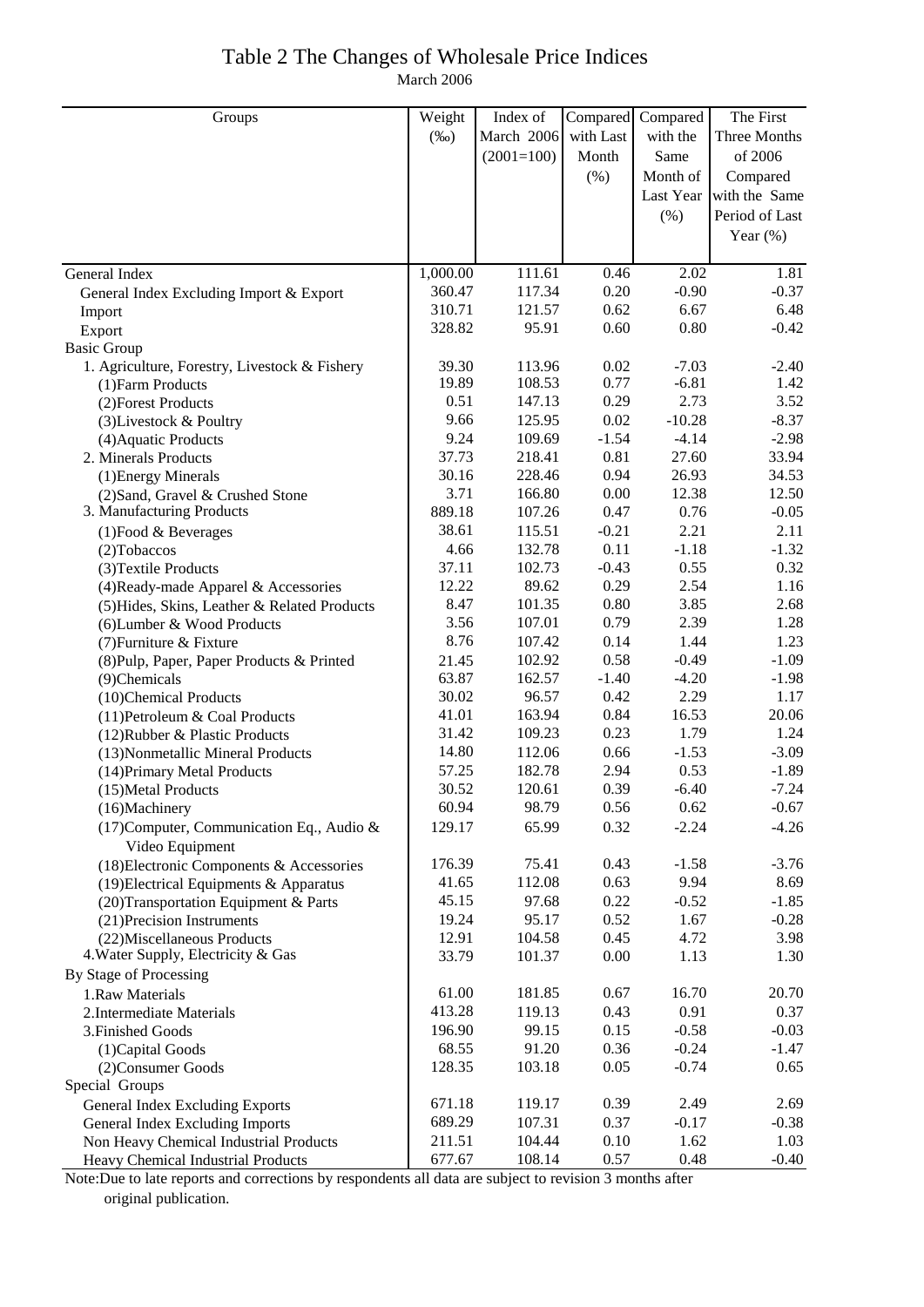## Table 3 The Changes of Import Price Indices

March 2006

|                                                   | Weight   | Index of      | Compared           | Compared         | The First               |
|---------------------------------------------------|----------|---------------|--------------------|------------------|-------------------------|
|                                                   | $(\%0)$  | March<br>2006 | with Last<br>Month | with the<br>Same | Three Months<br>of 2006 |
|                                                   |          | $(2001=100)$  | (% )               | Month of         | Compared                |
| Groups                                            |          | $\lambda$     |                    | Last Year        | with the                |
|                                                   |          |               |                    | $(\%)$           | Same Period             |
|                                                   |          |               |                    |                  | of Last Year            |
|                                                   |          |               |                    |                  | (%)                     |
| Basic Group (on N.T.D. Basis)                     |          |               |                    |                  |                         |
| General Index                                     | 1,000.00 | 121.57        | 0.62               | 6.67             | 6.48                    |
| 1. Animal, Vegetable Products & Prepared<br>Foods | 47.60    | 120.36        | 0.07               | 2.78             | 3.33                    |
| 2. Mineral Products                               | 134.52   | 216.10        | 0.76               | 27.80            | 34.18                   |
| 3. Textiles & Textile Articles                    | 23.09    | 104.52        | 0.26               | 3.16             | 2.31                    |
| 4. Wood, Paper, Pulp & Articles Thereof           | 25.78    | 114.45        | 1.30               | 2.44             | 0.99                    |
| 5. Chemicals, Plastics, Rubber & Articles Thereof | 133.44   | 131.18        | $-0.09$            | $-0.36$          | $-0.60$                 |
| 6. Primary Metals & Articles Thereof              | 76.14    | 191.57        | 2.32               | 13.51            | 10.96                   |
| 7. Machinery, Optical & Precision Instruments     | 166.08   | 94.77         | 0.59               | $-0.90$          | $-3.28$                 |
| 8. Electronic Machinery                           | 355.47   | 77.45         | 0.16               | $-2.68$          | $-4.05$                 |
| 9. Transportation Equipment & Parts               | 20.86    | 95.62         | 0.39               | $-1.63$          | $-2.90$                 |
| 10. Miscellaneous Products                        | 17.02    | 102.54        | 0.41               | 3.22             | 2.24                    |
| Basic Group (on U.S.D. Basis)                     |          |               |                    |                  |                         |
| General Index                                     | 1,000.00 | 126.39        | 0.25               | 2.30             | 3.84                    |
| 1. Animal, Vegetable Products & Prepared<br>Foods | 47.60    | 125.23        | $-0.29$            | $-1.41$          | 0.76                    |
| 2. Mineral Products                               | 134.52   | 224.60        | 0.39               | 22.57            | 30.79                   |
| 3. Textiles & Textile Articles                    | 23.09    | 108.66        | $-0.10$            | $-1.06$          | $-0.22$                 |
| 4. Wood, Paper, Pulp & Articles Thereof           | 25.78    | 118.98        | 0.92               | $-1.74$          | $-1.51$                 |
| 5. Chemicals, Plastics, Rubber & Articles Thereof | 133.44   | 136.34        | $-0.46$            | $-4.42$          | $-3.06$                 |
| 6. Primary Metals & Articles Thereof              | 76.14    | 199.14        | 1.95               | 8.87             | 8.18                    |
| 7. Machinery, Optical & Precision Instruments     | 166.08   | 98.53         | 0.22               | $-4.96$          | $-5.66$                 |
| 8. Electronic Machinery                           | 355.47   | 80.51         | $-0.21$            | $-6.66$          | $-6.44$                 |
| 9. Transportation Equipment & Parts               | 20.86    | 99.43         | 0.02               | $-5.66$          | $-5.31$                 |
| 10. Miscellaneous Products                        | 17.02    | 106.63        | 0.04               | $-0.99$          | $-0.28$                 |

Note:Due to late reports and corrections by respondents all data are subject to revision 3 months after original publication.